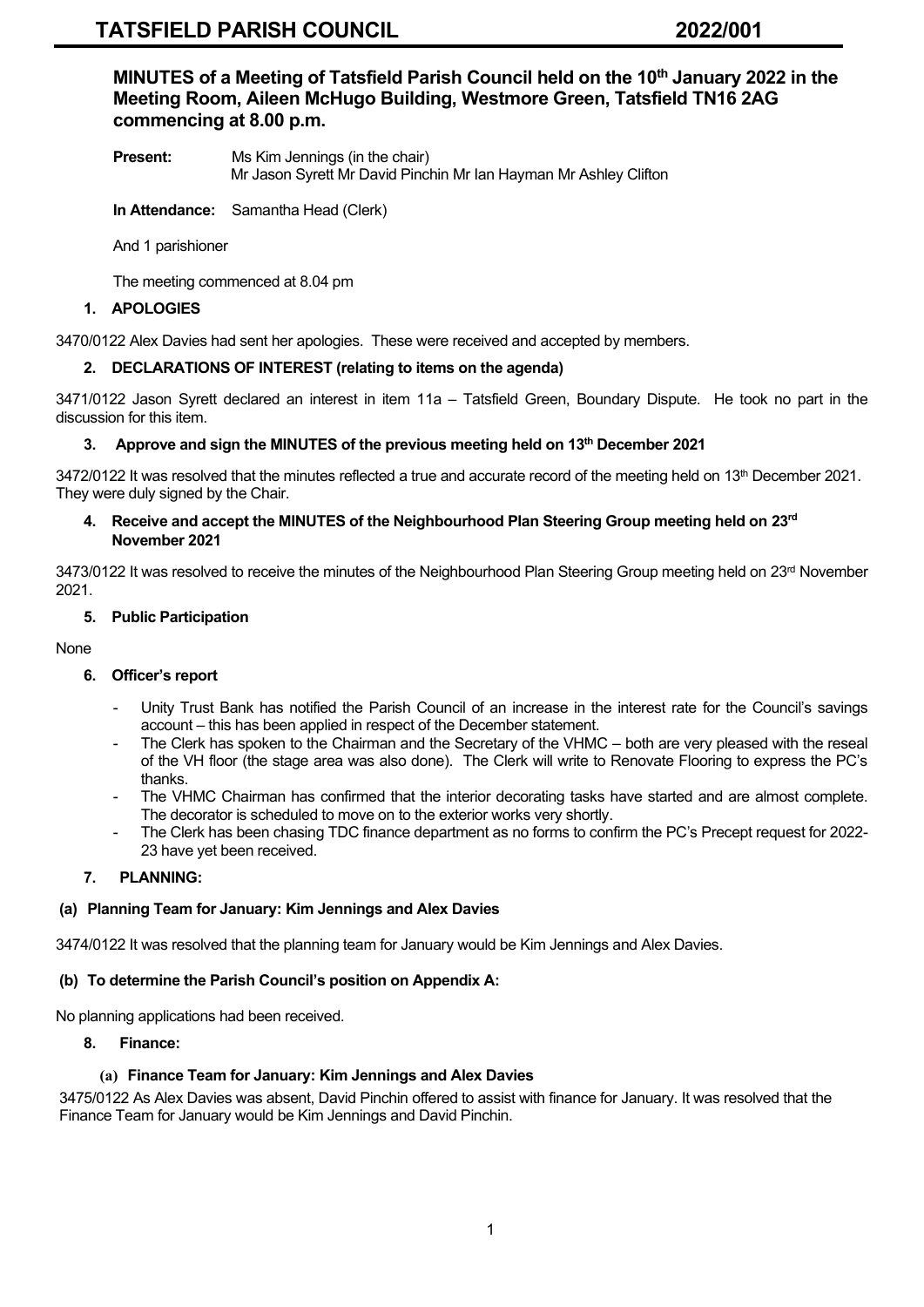## **(b) Authorise payments (including authorisation of Internet banking) detailed in Appendix B**

3476/0122 Items on Appendix B were duly approved. Payments and supporting invoices were checked and signed by members of the Finance Team for January.

#### **9. Notified Items**

#### **(a) Parish Councillor vacancy**

The Clerk confirmed that she had received confirmation from Democratic Services that no requests had been made to hold a by-election so the PC was now free to co-opt a new councillor. Kim Jennings noted that she had received an expression of interest. The Clerk would send a follow up email.

## **(b) Platinum Jubilee**

The Platinum Jubilee would be celebrated over the bank holiday weekend of 2nd – 5th June 2022. Kim Jennings outlined a draft programme of events:

Thursday  $2^{nd}$  June: Beacon lighting, possibly on the green outside the Bakery. Add to national register of beacons being lit?

Friday 3<sup>rd</sup> June: Curzon Cinema? Open Air showing in the school field. If the weather isn't good, would possibly need to move into the VH. Possible evening event – Tatsfield Village Club – live music?

Saturday  $4<sup>th</sup>$  June: am -Children's baking competition on the Green? Fairtrade / TIB to judge? Evening – BBQ in the Old Ship? Scouts – food / bar?

Sunday 5<sup>th</sup> June: Big Picnic Party on the Green? Street party setting. Tables / chairs/ bunting/ music / competitions / fancy dress / bar / food. Little Acorns could do face painting.

Ian Mitchell to hold History Project exhibition over the bank holiday.

Kim Jennings to contact the Art Group, the Tatsfield Singers and village organisations to see if they would be interested in holding events. David Pinchin mentioned he had approached NDS.

3477/0122 Members agreed that a programme of events, involving as many village organisations that wish to be involved, was an excellent idea and agreed that the Jubilee working group should contact all village organisations to see if they would be interested in participating.

#### **(c) Footpaths on the Golf Course**

This item was deferred until the next meeting.

**(d) SCC Minerals and Waste Local Plan – Issues and Options Public Consultation**

Ashley Clifton had reviewed this consultation and felt that the plan would not have any effect on Tatsfield. The Parish can demonstrate sustainable initiatives e.g., the composting site. Food waste, recycling and general waste are dealt with by TDC contracts and it was agreed that there were no major issues with these services. Ashley Clifton recommended no comment.

3478/0122 Members agreed to not submit a comment.

#### **(e) Surrey Hills AONB Boundary Review**

Jason Syrett had read the review and drafted the following response for the Parish Council's comment and agreement:

#### **Introduction:**

The Surrey Hills Area of Outstanding Natural Beauty (AONB) is a nationally important landscape, something everyone living in the area should be justly proud of. Currently around 50% of Tatsfield parish falls within the AONB, this being the area broadly south of Clarks Lane/Chestnut Avenue.

There has been a desire locally over many years for a review to decide whether additional areas adjacent to the existing AONB boundary should also be designated. A formal AONB boundary review is now underway by Natural England which will consider the case for extending the existing AONB and it is important that Tatsfield Parish Council contribute to this.

#### **How it will be assessed:**

Since AONBs are designated solely for their outstanding natural beauty, any decision about an extension to the Surrey Hills AONB boundary will be based on assessments of factors that relate directly to natural beauty - for instance, cultural and natural heritage, the condition of features in the landscape and the scenic qualities of the areas under review. As part of this process Natural England is not looking to de-designate areas of existing AONB.

3479/1022 Members agreed the following response and requested the Clerk submit it on behalf of the PC: Tatsfield Parish Council welcome the opportunity to participate in the Surrey Hills AONB boundary review.

## **Location/Setting:**

**Westmore Green, Tatsfield Village: Lat: 51.29330 Lon: 0.02473**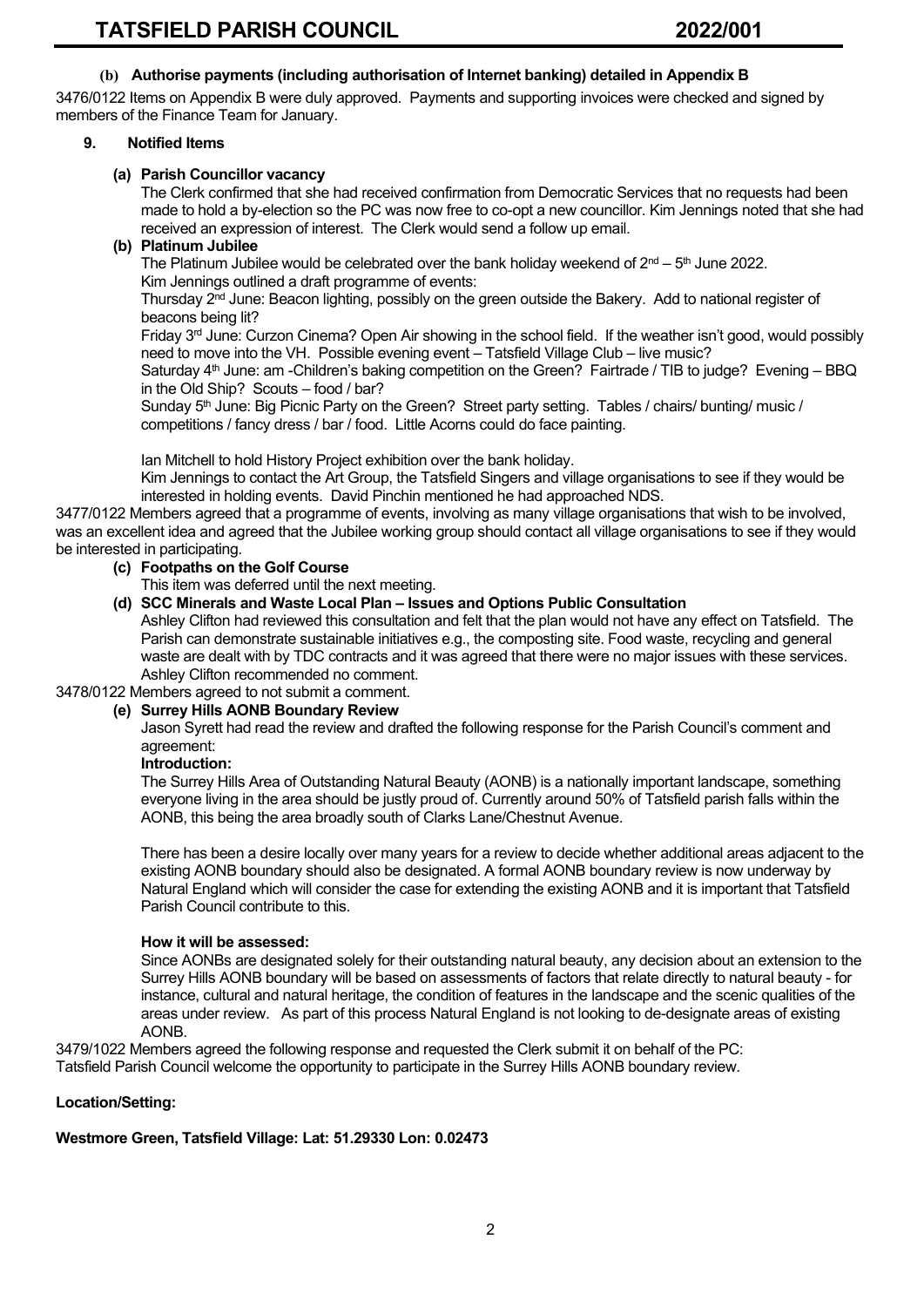The parish of Tatsfield covers approximately 1,300 acres and lies within the Metropolitan Green Belt to the south of London at one of the highest points on the North Downs and with extensive views across the south to the Kentish Weald. At its northern tip there is a buffer zone with the London Borough of Bromley, where a transition is made between the countryside and the suburban area of Biggin Hill valley.

Tatsfield village is one of the highest villages within Surrey. It is the principal settlement and the only Defined Village in the parish. The village is predominantly rural and surrounded by fields and mature woodland.

A large part of the parish south of the village also lies within the Surrey Hills Area of Outstanding Natural Beauty (AONB) which gives an indication of the significant quality and importance of the local landscape. Fields and open spaces around the village act as a buffer, protecting views into and out of the AONB. Much of this area is designated as an Area of Great Landscape Value (AGLV) in the existing Tandridge District Council Core Strategy.

## **Neighbourhood Plan:**

Tatsfield Parish have recently completed their draft Neighbourhood Plan for public consultation. The draft plan provides a significant evidence base assessing the local landscape (natural and built form) its condition, scenery, wildness, tranquillity, and its natural and cultural heritage. These are all characteristics that are being assessed as part of the Surrey Hills AONB boundary review by Natural England.

Our Neighbourhood Plan goes on to map and provide photographs of parish character areas and to identify notable views which are important to placing the parish in its wider landscape context.

As you will see from the Plan, we value the quality, ecological value and importance of our local landscape.

## **Response:**

Tatsfield Parish Council has attached our draft Neighbourhood Plan as a robust evidence base to aid Natural England in assessing and considering the remainder of the parish of Tatsfield for inclusion in the AONB boundary review.

An area of the parish to the north of the existing Surrey Hills AONB is already locally designated by Tandridge District Council as an Area of Greater Landscape Value (AGLV). We believe there is clear evidence in the draft Neighbourhood Plan to include this within the boundary review.

Chapter 02 of our draft Plan (pages 28 and 29) further identifies through the character area assessment that character areas 3 (Outer Village) and 4 (Farmland Setting) both contribute significantly to the setting and landscape character of the northern part of the parish. WE feel these are also worthy of assessment as part of the AONB review.

Tatsfield Parish Council look forward to engaging further with Natural England as the Surrey Hills AONB boundary review progresses.

If you have any queries, please respond to clerk@tatsfieldparishcouncil.org.uk

**(f) Consultation on draft Tandridge DC Statement of Policy 2021-26 – licencing** David Pinchin had read the draft policy. He noted that it was an update in line with legislation but no major changes.

3480/0122 Members agreed that it was supportive of the draft policy but did not need it to comment.

- **(g) Furze Corner**
	- Jason Syrett summarized the current situation:

The PFA lease expired in August 2021. The PFA has not provided full details, as requested by TDC, re the Tenancy at Will to allow for temporary measures. The PFA has not applied for the TDC rental subsidy grant. No meetings have been held since 15<sup>th</sup> September 2021 (despite requests to do so). It was also noted that the opportunity to apply for a grant from the TDC CIL fund had passed. There was concern expressed that an opportunity for significant funding from Your Fund Surrey may also be missed.

- Members surmised that there were the following options regarding the future of Furze Corner:
- To try to get the PFA up and running and developing the plan to rebuild the pavilion.
- Seek another community group to take on the lease and run Furze Corner.
- TDC could take back the lease and run Furze Corner.
- The PC takes a long lease (99 years) from TDC and then applies for funding to build new pavilion.

The PC buys the freehold from TDC (for a nominal sum) and then applies for funding to build a new pavilion.

3481/0122 Members agreed that Furze Corner was the only public space in Tatsfield that was uncared for. Ian Hayman volunteered to speak to David King regarding the above options and report back at the February main meeting.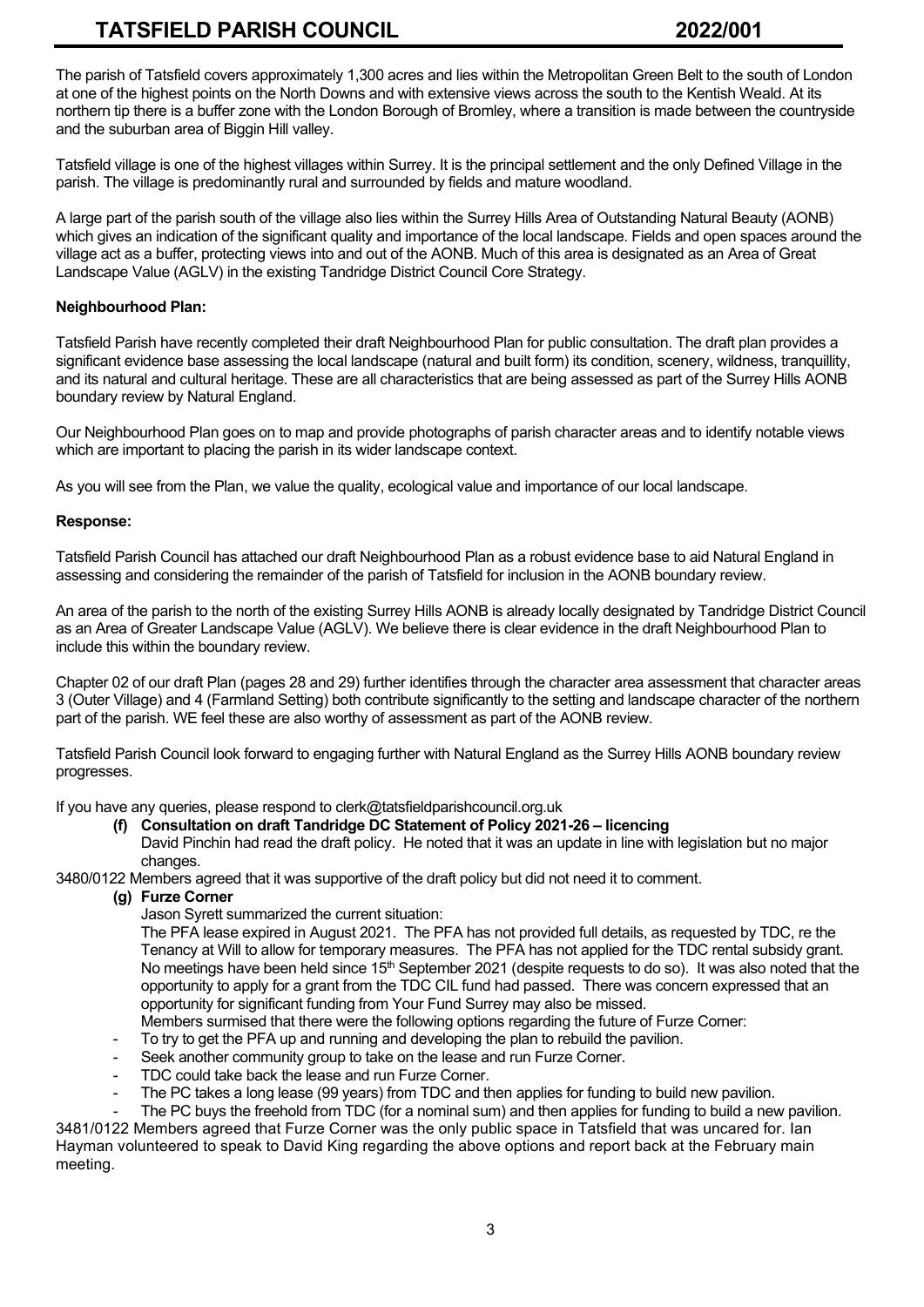## **(h) APM 2022**

3482/0122 Members agreed 4<sup>th</sup> April for the APM. The main guest speaker – BHA presentation re overflying exercise and outcomes. Other speakers: Kim Jennings (PC annual report), Jason Syrett (Neighbourhood Plan update), Cllr Becky Rush (SCC report) and Cllr Martin Allen (TDC report).

## **(i) Blue heart verges**

Kim Jennings confirmed that the hearts had been ordered and the stakes would be ordered this week. Kim Jennings was liaising with TPS, LA and the Scouts re painting the stakes.

## **(j) Request for Ultrafast broadband (FTTH)**

Ultrafast Broadband was being installed by Sky in Maesmaur Road and Ninehams Road.

3483/0122 The Clerk would research possible organisations which could bring FTTH to Tatsfield and provide this information to the PC.

## **(k) Hedgerows requiring cutting back – various locations**

A parishioner had reported several hedges which may be in need of cutting back. One was the hedge running adjacent to the grass verge on Approach Road and the boundary of the Golf Club.

The other was the Laurel hedge running along the Beaconshaw boundary on Approach Road.

3484/0122 Members felt that the hedge on the Golf Club boundary was not overhanging the footpath. However, it was agreed that the Clerk would write to the Golf Club to kindly ask for the hedge to be trimmed back before the start of bird nesting season. It was further agreed that the Clerk would write to the owners of Beaconshaw to ask that the laurel hedge was cut back to the boundary.

 A parishioner also noted that the footpath / pavement along Ship Hill (from the pub down to the dip) was 50% obstructed in many places by overhanging vegetation. There also appeared to be a hedge planted on the SCC owned verge.

3485/0122 Members agreed to investigate the above and write to homeowners where appropriate. Kim Jennings would follow up with SCC re the Laurel hedge.

## **10. Reports from County Councillor, District Councillor, Village Organisations and External Organisations**

## **a) County Councillor**

Cllr Rush was unable to attend the meeting and therefore there was no report.

## **b) District Councillor**

Cllr Allen was unable to attend the meeting but had sent the following report:

- Further double yellow lines are being considered in the village.
- TDC Finances Cllr Allen reported being a little more confident that the financial problems that have plagued the Council during the last year are now manageable. The provisional Local Government Finance Settlement was released on 16<sup>th</sup> December and has helped to close the budget gap. The final budget will be presented to committees in January / February.
- Cllr Allen continues to attend meetings for the budget, Audit and Scrutiny Committee, Community Services Committee and also Group Leader meetings. It has become clear that the Council will need to be smaller and leaner in the future or face ever increasing Council Tax bills. The Administration has pledged that all statutory services will be maintained with as little impact as possible on the residents but other services will be subject to review throughout the year.
- On 27th January at 19:30, the Audit and Scrutiny Committee will host, as part of the agenda, the Community Safety Review. The focus will be on policing, with a presentation from the Borough Commander. There will be an opportunity to attend either in person or on Zoom (TBC) and to ask direct questions.

## **c) Neighbourhood Plan**

Jason Syrett gave the following report:

The final draft (Regulation 14 compliant) has been worked on over the festive break. It has been sent to Anna Cronin at TDC for review and comment. She will send her comments before the NP Steering Group January meeting (19<sup>th</sup>). The Steering Group then hope to refer to the PC for approval at the February main meeting. The draft plan is on the NP website and also Tatsfield Talk.

The APM is a good opportunity to present this to the wider community. Jason Syrett also confirmed that he is happy to hold Zoom meetings with interested parishioners and / or answer questions about the plan.

## **d) VHMC**

David Pinchin reported that the VH had lots of bookings. The bookings calendar was almost back to prepandemic levels. Experience is showing that everyone is being very compliant with Covid protocols. There was concern regarding the Rentokil- Initial contract.

## **11. Parish Council Land/Property**

a) **Tatsfield Green**